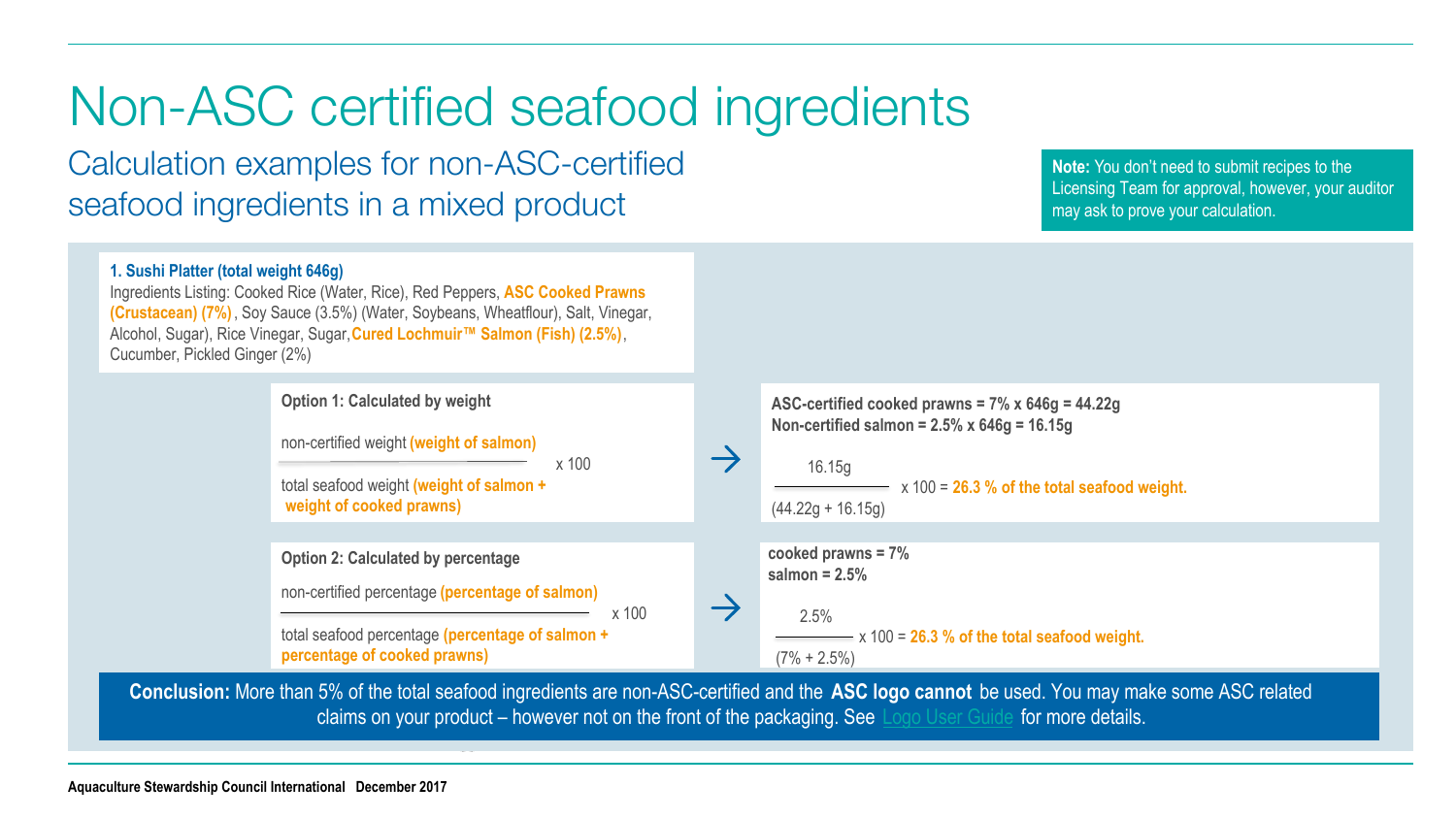## Non-ASC certified seafood ingredients

Calculation examples for non-ASC-certified seafood ingredients in a mixed product

**2. Fish spread containing non-certified stock:** Ingredients listing for 100g: **26% salmon (ASC), 16% shrimp (ASC)** and **0.5% fish stock (non ASC).**

> **Calculated by percentage** The weight of the stock is the dry weight of the powder before mixing with water.

non-certified percentage **(percentage of fish in stock)**

total seafood percentage **(percentage of salmon + percentage of shrimp + percentage of fish in the stock)**

The stock itself contains only 16.5% fish all of which is non-certified. Therefore the amount of fish in the fish stock is  $(0.5\% \times 0.165) =$ 0.08%

**ASC-certified salmon = 26% ASC-certified shrimp = 16 % Non-certified fish in stock = 0.08%**

0.08% 0.08%  $x 100 =$   $x 100$  $(26\% + 16\% + 0.08\%)$  42.08%

= **0.19 % of the total seafood weight**

**Conclusion:** As the percentage is below 5%, the ASC logo can be used. See [Logo User Guide](https://www.asc-aqua.org/wp-content/uploads/2017/12/ASC-Logo-User-Guide.pdf)

 $\rightarrow$ 

 $- x 100$